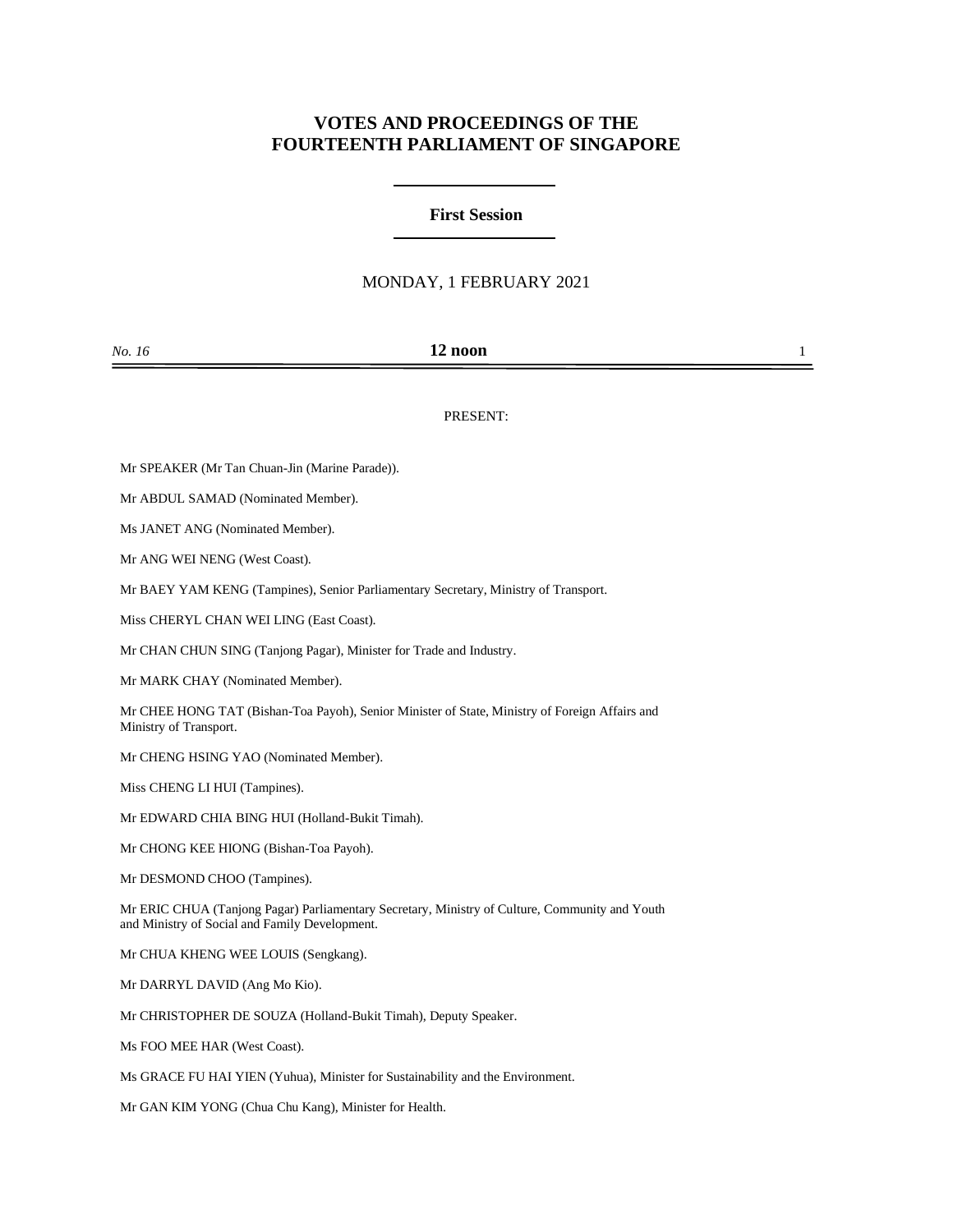Ms GAN SIOW HUANG (Marymount), Minister of State, Ministry of Education and Ministry of Manpower.

Mr GAN THIAM POH (Ang Mo Kio).

Mr GERALD GIAM YEAN SONG (Aljunied).

Mr DERRICK GOH (Nee Soon).

Mr HENG CHEE HOW (Jalan Besar), Senior Minister of State, Ministry of Defence.

Mr HENG SWEE KEAT (East Coast), Deputy Prime Minister, Coordinating Minister for Economic Policies and Minister for Finance.

Prof HOON HIAN TECK (Nominated Member).

Mr SHAWN HUANG WEI ZHONG (Jurong).

Ms INDRANEE RAJAH (Tanjong Pagar), Minister, Prime Minister's Office, Second Minister for Finance, Second Minister for National Development and Leader of the House.

Mr S ISWARAN (West Coast), Minister for Communications and Information and Minister-in-charge of Trade Relations.

Dr JANIL PUTHUCHEARY (Pasir Ris-Punggol), Senior Minister of State, Ministry of Communications and Information and Ministry of Health and Government Whip.

Dr AMY KHOR LEAN SUAN (Hong Kah North), Senior Minister of State, Ministry of Sustainability and the Environment and Ministry of Transport.

Prof KOH LIAN PIN (Nominated Member).

Dr KOH POH KOON (Tampines), Senior Minister of State, Ministry of Health.

Mr KWEK HIAN CHUAN HENRY (Kebun Baru).

Mr DESMOND LEE (West Coast), Minister for National Development and Minister-in-charge of Social Services Integration.

Mr LEE HSIEN LOONG (Ang Mo Kio), Prime Minister.

Mr LEONG MUN WAI (Non-Constituency Member).

Mr LIANG ENG HWA (Bukit Panjang).

Mr LIM BIOW CHUAN (Mountbatten).

Assoc Prof JAMUS JEROME LIM (Sengkang).

Ms SYLVIA LIM (Aljunied).

Dr LIM WEE KIAK (Sembawang).

Ms LOW YEN LING (Chua Chu Kang), Minister of State, Ministry of Culture, Community and Youth and Ministry of Trade and Industry.

Ms MARIAM JAAFAR (Sembawang).

Mr MASAGOS ZULKIFLI B M M (Tampines), Minister for Social and Family Development, Second Minister for Health and Minister-in-charge of Muslim Affairs.

Dr MOHAMAD MALIKI BIN OSMAN (East Coast), Minister, Prime Minister's Office, Second Minister for Education and Second Minister for Foreign Affairs.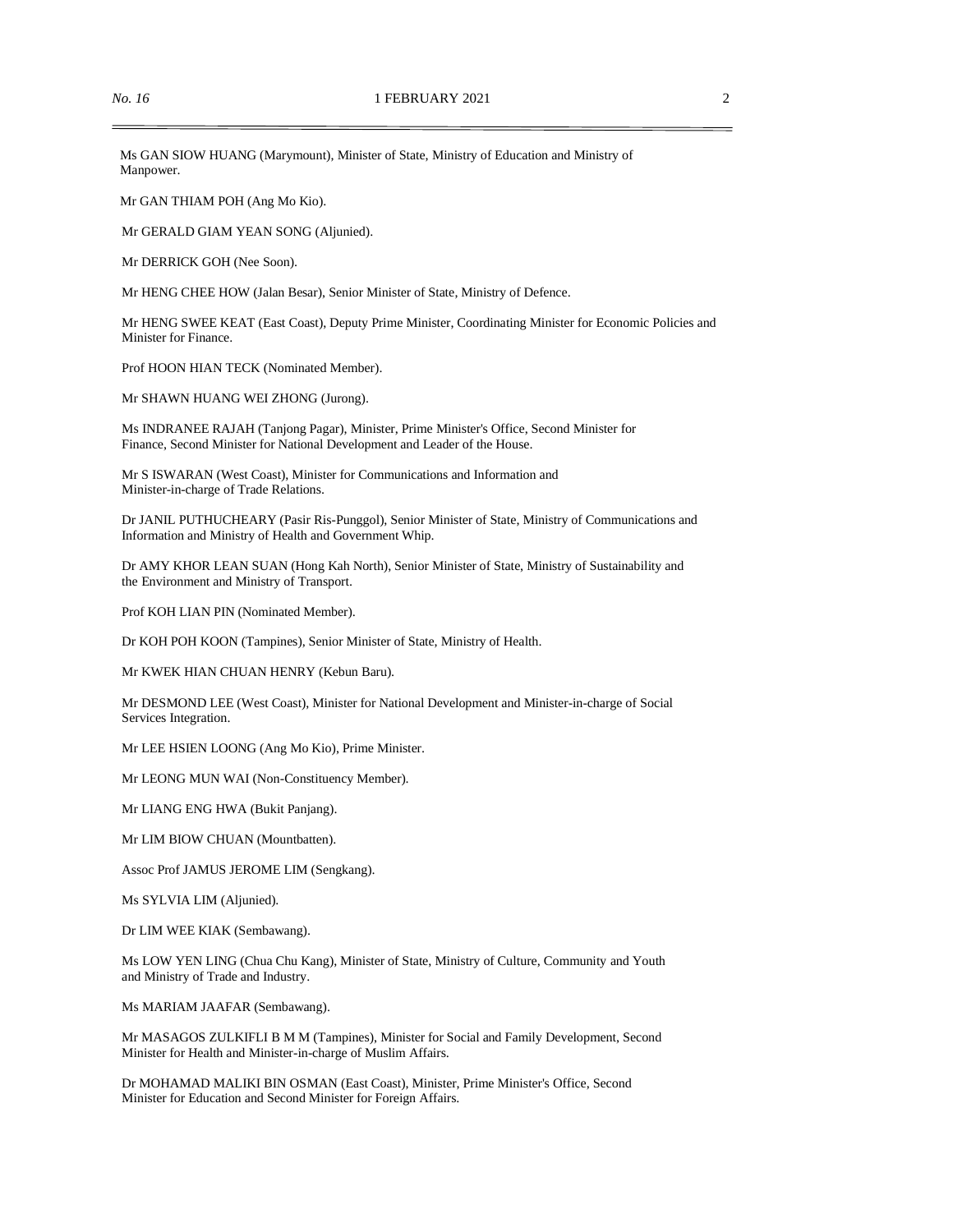Mr MOHD FAHMI BIN ALIMAN (Marine Parade).

Mr MUHAMAD FAISAL ABDUL MANAP (Aljunied).

Assoc Prof Dr MUHAMMAD FAISHAL IBRAHIM (Nee Soon), Minister of State, Ministry of Home Affairs and Ministry of National Development.

Mr MURALI PILLAI (Bukit Batok).

Ms NADIA AHMAD SAMDIN (Ang Mo Kio).

Dr NG ENG HEN (Bishan-Toa Payoh), Minister for Defence.

Ms NG LING LING (Ang Mo Kio).

Mr LOUIS NG KOK KWANG (Nee Soon).

Miss RACHEL ONG (West Coast).

Mr ONG YE KUNG (Sembawang), Minister for Transport.

Ms JOAN PEREIRA (Tanjong Pagar).

Mr LEON PERERA (Aljunied).

Ms DENISE PHUA LAY PENG (Jalan Besar).

Ms HAZEL POA (Non-Constituency Member).

Ms POH LI SAN (Sembawang).

Mr PRITAM SINGH (Aljunied), Leader of the Opposition.

Ms RAHAYU MAHZAM (Jurong), Parliamentary Secretary, Ministry of Health.

Mr SAKTIANDI SUPAAT (Bishan-Toa Payoh).

Mr SEAH KIAN PENG (Marine Parade).

Dr SHAHIRA ABDULLAH (Nominated Member).

Mr K SHANMUGAM (Nee Soon), Minister for Home Affairs and Minister for Law.

Mr SHARAEL TAHA (Pasir Ris-Punggol).

Ms SIM ANN (Holland-Bukit Timah), Senior Minister of State, Ministry of Communications and Information and Ministry of National Development and Deputy Government Whip.

Mr SITOH YIH PIN (Potong Pasir).

Ms HANY SOH (Marsiling-Yew Tee).

Ms SUN XUELING (Punggol West), Minister of State, Ministry of Education and Ministry of Social and Family Development.

Mr ALVIN TAN (Tanjong Pagar), Minister of State, Ministry of Culture, Community and Youth and Ministry of Trade and Industry.

Ms CARRIE TAN (Nee Soon).

Mr DENNIS TAN LIP FONG (Hougang).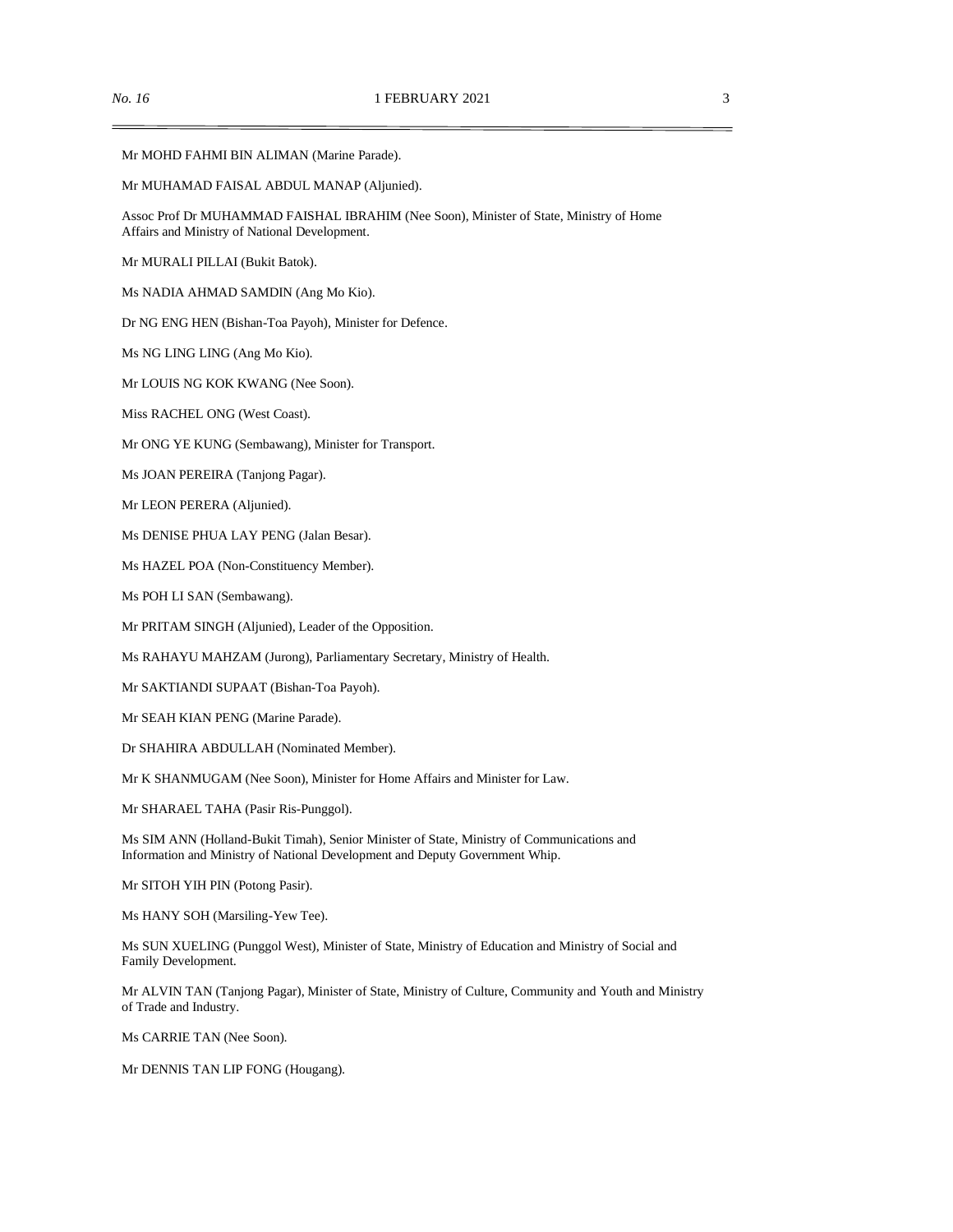Mr DESMOND TAN (Pasir Ris-Punggol), Minister of State, Ministry of Home Affairs and Ministry of Sustainability and the Environment.

Ms JESSICA TAN SOON NEO (East Coast), Deputy Speaker.

Mr TAN KIAT HOW (East Coast), Minister of State, Prime Minister's Office and Ministry of National Development.

Dr TAN SEE LENG (Marine Parade), Minister, Prime Minister's Office, Second Minister for Manpower and Second Minister for Trade and Industry.

Dr TAN WU MENG (Jurong).

Dr TAN YIA SWAM (Nominated Member).

Mr PATRICK TAY TECK GUAN (Pioneer).

Mr TEO CHEE HEAN (Pasir Ris-Punggol), Senior Minister and Coordinating Minister for National Security.

Mrs JOSEPHINE TEO (Jalan Besar), Minister for Manpower and Second Minister for Home Affairs.

Mr THARMAN SHANMUGARATNAM (Jurong), Senior Minister and Coordinating Minister for Social Policies.

Mr RAJ JOSHUA THOMAS (Nominated Member).

Ms TIN PEI LING (MacPherson).

Mr EDWIN TONG CHUN FAI (Marine Parade), Minister for Culture, Community and Youth and Second Minister for Law.

Mr VIKRAM NAIR (Sembawang).

Dr VIVIAN BALAKRISHNAN (Holland-Bukit Timah), Minister for Foreign Affairs.

Dr WAN RIZAL (Jalan Besar).

Mr DON WEE (Chua Chu Kang).

Mr LAWRENCE WONG (Marsiling-Yew Tee), Minister for Education and Second Minister for Finance.

Mr XIE YAO QUAN (Jurong).

Mr ALEX YAM ZIMING (Marsiling-Yew Tee).

Ms YEO WAN LING (Pasir Ris-Punggol).

Mr YIP HON WENG (Yio Chu Kang).

Mr MELVIN YONG YIK CHYE (Radin Mas).

Mr ZAQY MOHAMAD (Marsiling-Yew Tee), Senior Minister of State, Ministry of Defence and Ministry of Manpower and Deputy Leader of the House.

Mr ZHULKARNAIN ABDUL RAHIM (Chua Chu Kang).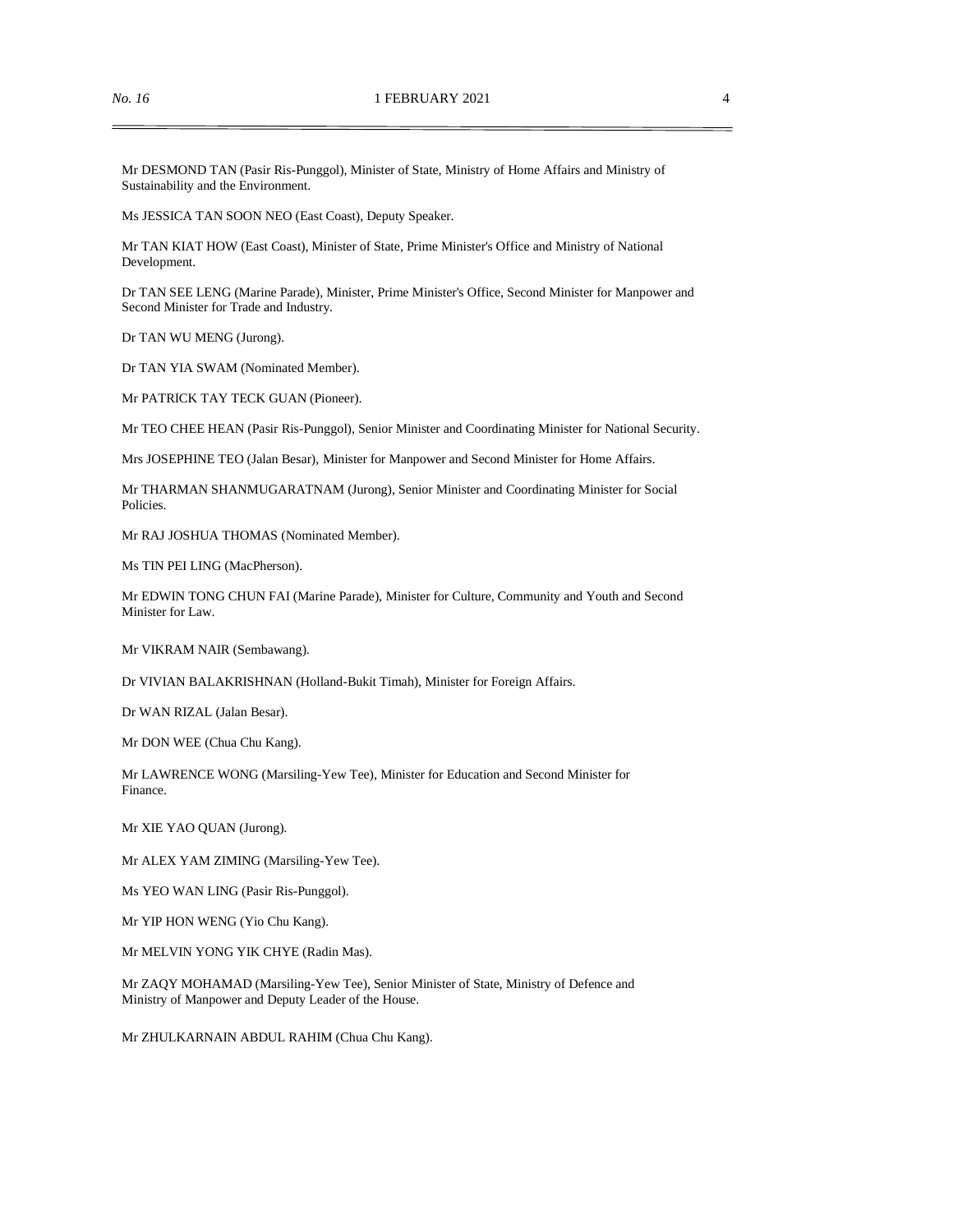\_\_\_\_\_\_\_\_\_\_\_\_\_\_\_\_\_\_\_\_\_\_\_\_\_\_\_\_\_\_\_\_

ABSENT:

Ms HE TING RU (Sengkang).

Ms RAEESAH KHAN (Sengkang).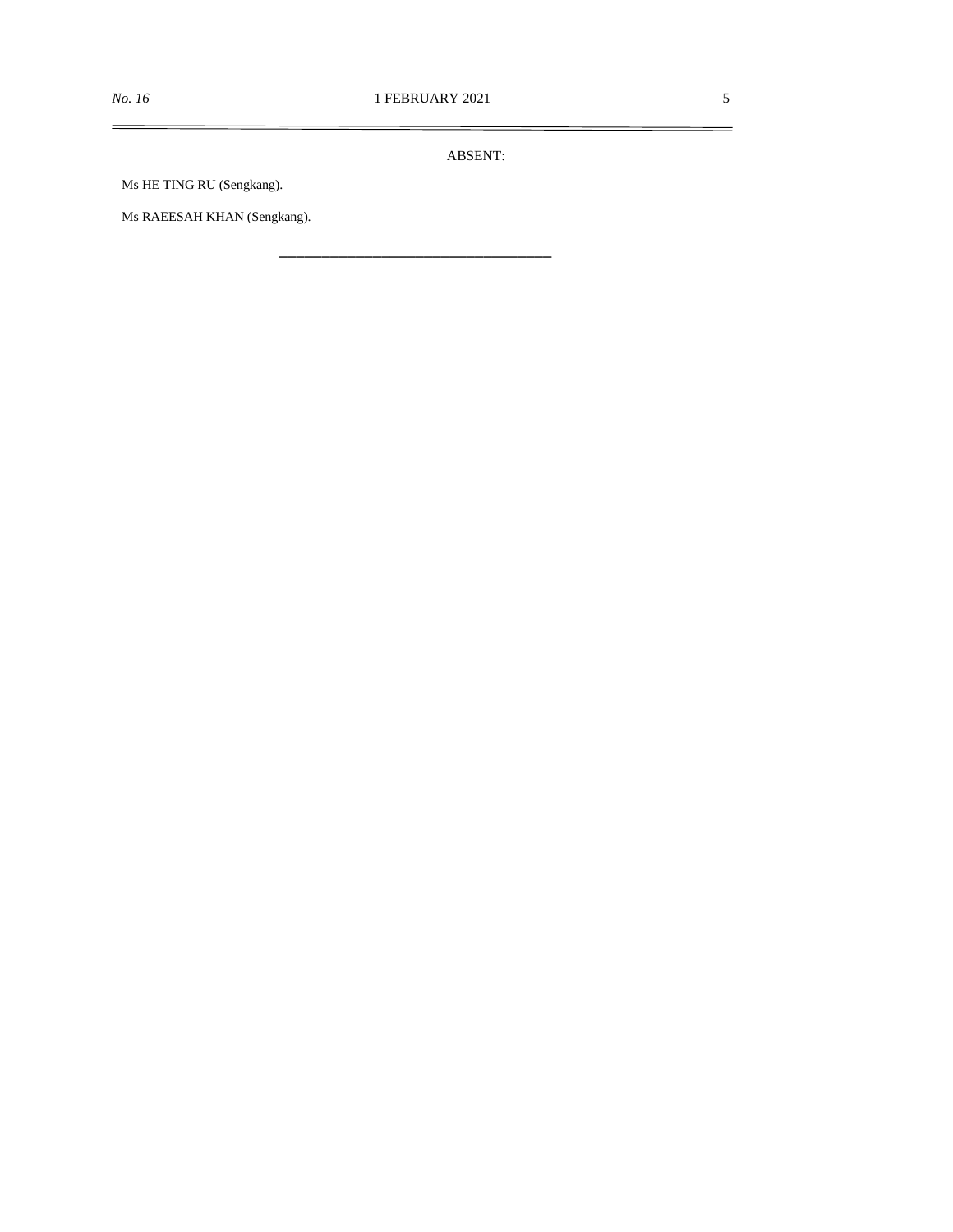- 1 Papers presented to Parliament and received by the Clerk of Parliament pursuant to Standing Order No. 31 (Presentation of Papers) and ordered to lie upon the Table:
	- 1.1 Legal Profession (Admission) (Amendment) Rules 2020 Presented on 6 January 2021 (S. L. 128 of 2021)
	- 1.2 Legal Profession (Admission) (Amendment No. 2) Rules 2020 Presented on 6 January 2021 (S. L. 129 of 2021)
	- 1.3 Community Disputes Resolution Tribunals (Amendment) Rules 2020 Presented on 6 January 2021 (S. L. 130 of 2021)
	- 1.4 Employment Claims (Amendment) Rules 2020 Presented on 6 January 2021 (S. L. 131 of 2021)
	- 1.5 Insolvency, Restructuring and Dissolution (Miscellaneous Amendments) Rules 2020 Presented on 6 January 2021 (S. L. 132 of 2021)
	- 1.6 Criminal Procedure (Amendment) Rules 2020 Presented on 6 January 2021 (S. L. 133 of 2021)
	- 1.7 Legal Aid and Advice (Amendment) Regulations 2020 Presented on 6 January 2021 (S. L. 134 of 2021)
	- 1.8 Land Surveyors (Investigation Committees) (Amendment) Rules 2020 Presented on 6 January 2021 (S. L. 135 of 2021)
	- 1.9 Rules of Court (Amendment No. 5) Rules 2020 Presented on 6 January 2021 (S. L. 136 of 2021)
	- 1.10 Supreme Court (Presidential Elections) (Application for Avoidance of Election) (Amendment) Rules 2020 – Presented on 6 January 2021 (S. L. 137 of 2021)
	- 1.11 Supreme Court of Judicature (Protection from Online Falsehoods and Manipulation) (Amendment) Rules 2020 – Presented on 6 January 2021 (S. L. 138 of 2021)
	- 1.12 Supreme Court of Judicature (Singapore Convention on Mediation) (Amendment) Rules 2020 Presented on 6 January 2021 (S. L. 139 of 2021)
	- 1.13 Legal Profession (Disciplinary Tribunal) (Amendment) Rules 2020 Presented on 6 January 2021 (S. L. 140 of 2021)
	- 1.14 Legal Profession (Representation in Singapore International Commercial Court) (Amendment) Rules 2020 – Presented on 6 January 2021 (S. L. 141 of 2021)
	- 1.15 Legal Profession (Law Practice Entities) (Amendment) Rules 2020 Presented on 6 January 2021 (S. L. 142 of 2021)
	- 1.16 Legal Profession (Regulated Individuals) (Amendment) Rules 2020 Presented on 6 January 2021 (S. L. 143 of 2021)
	- 1.17 Legal Profession (Modified Application of Act for International Services) (Amendment) Rules 2020 – Presented on 6 January 2021 (S. L. 144 of 2021)
	- 1.18 Legal Profession (Solicitors' Accounts) (Amendment) Rules 2020 Presented on 6 January 2021 (S. L. 145 of 2021)
	- 1.19 Family Justice (Amendment No. 4) Rules 2020 Presented on 6 January 2021 (S. L. 146 of 2021)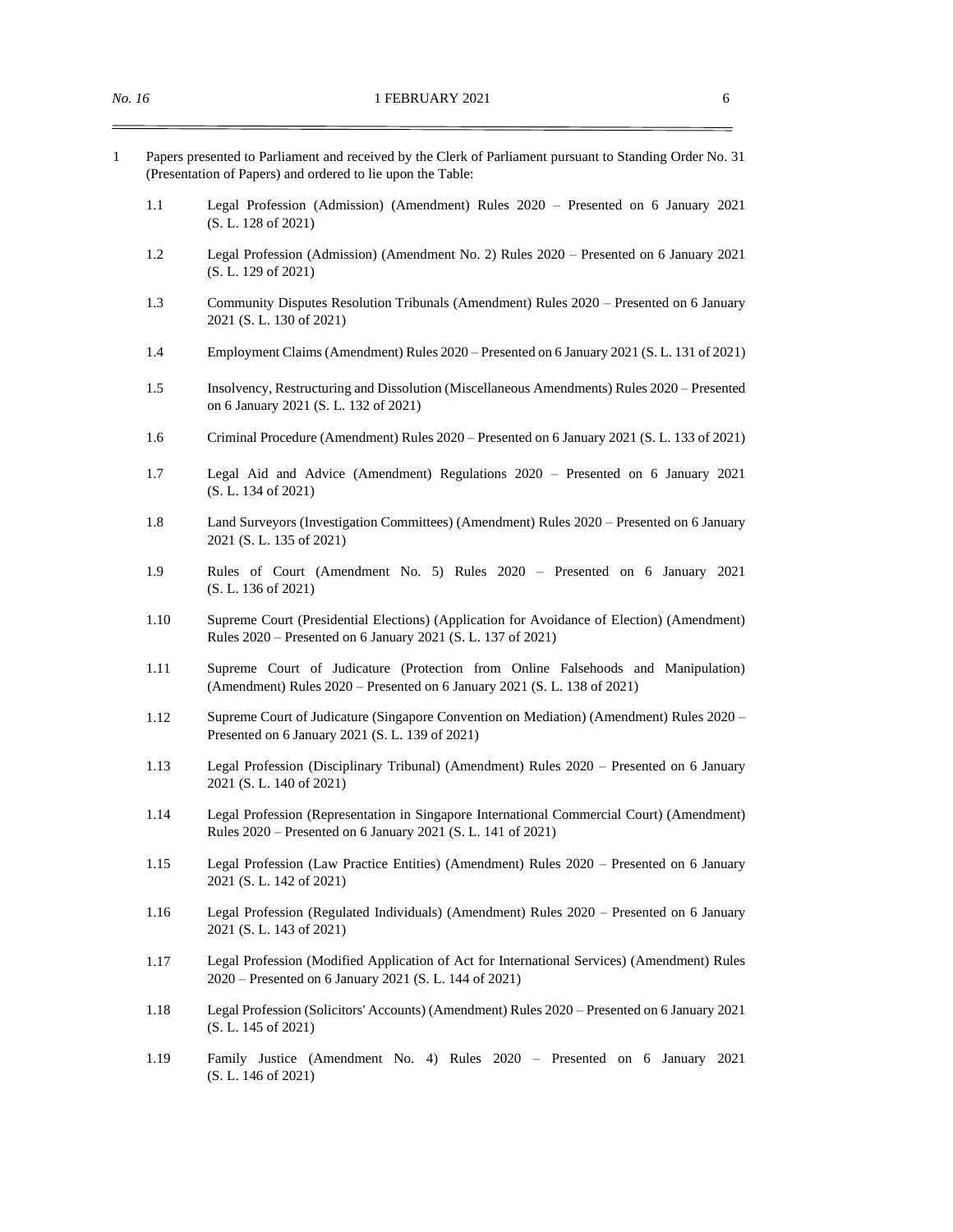- 1.20 Auxiliary Police Forces (Amendment) Regulations 2020 Presented on 7 January 2021 (S. L. 147 of 2021)
- 1.21 Prisons (Amendment) Regulations 2020 Presented on 7 January 2021 (S. L. 148 of 2021)
- 1.22 Road Traffic (Vehicular Emissions Tax) (Amendment No. 2) Rules 2020 Presented on 7 January 2021 (S. L. 149 of 2021)
- 1.23 Road Traffic (Motor Vehicle Registration and Licensing) (Amendment No. 4) Rules 2020 Presented on 7 January 2021 (S. L. 150 of 2021)
- 1.24 Road Traffic (Motor Vehicles, Registration and Licensing) (Amendment No. 5) Rules 2020 Presented on 7 January 2021 (S. L. 151 of 2021)
- 1.25 Road Traffic (Public Service Vehicles) (Amendment No. 3) Rules 2020 Presented on 7 January 2021 (S. L. 152 of 2021)
- 1.26 Organised Crime (Amendment) Regulations 2020 Presented on 7 January 2021 (S. L. 153 of 2021)
- 1.27 Charities (Fund-raising Appeals for Local and Foreign Charitable Purposes) (Amendment) Regulations 2021 – Presented on 8 January 2021 (S. L. 154 of 2021)
- 1.28 Charities (Institutions of a Public Character) (Amendment) Regulations 2021 Presented on 8 January 2021 (S. L. 155 of 2021)
- 1.29 Women's Charter (Registration of Marriages) (Amendment) Rules 2020 Presented on 11 January 2021 (S. L. 156 of 2021)
- 1.30 Income Tax (Exemption under Section 13ZA(3)) Rules 2020 Presented on 13 January 2021 (S. L. 157 of 2021)
- 1.31 Report of the Special Select Committee on Nominations for Appointment as Nominated Members of Parliament – Presented on 14 January 2021 (Parl. 2 of 2021)
- 1.32 Report of the Presidential Council for Minority Rights on the Payment Services (Amendment) Bill [Bill No 41/2020] – Presented on 22 January 2021 (Pres. Co. 11 of 2021)
- 1.33 Report of the Presidential Council for Minority Rights on the Guns, Explosives and Weapons Control Bill [Bill No 44/2020] – Presented on 22 January 2021 (Pres. Co. 12 of 2021)
- 1.34 Report of the Presidential Council for Minority Rights on the Multimodal Transport Bill [Bill No 42/2020] – Presented on 22 January 2021 (Pres. Co. 13 of 2021)
- 1.35 Report of the Presidential Council for Minority Rights on the Statute Law Reform Bill [Bill No 45/2020] – Presented on 22 January 2021 (Pres. Co. 14 of 2021)
- 1.36 COVID-19 (Temporary Measures) (Control Order) (Amendment) Regulations 2021 Presented on 25 January 2021 (S. L. 158 of 2021)
- 1.37 COVID-19 (Temporary Measures) (Control Order) (Amendment No. 2) Regulations 2021 Presented on 27 January 2021 (S. L. 159 of 2021)
- 1.38 COVID-19 (Temporary Measures) (Performances and Other Activities Control Order) (Amendment) Regulations 2021 – Presented on 27 January 2021 (S. L. 160 of 2021)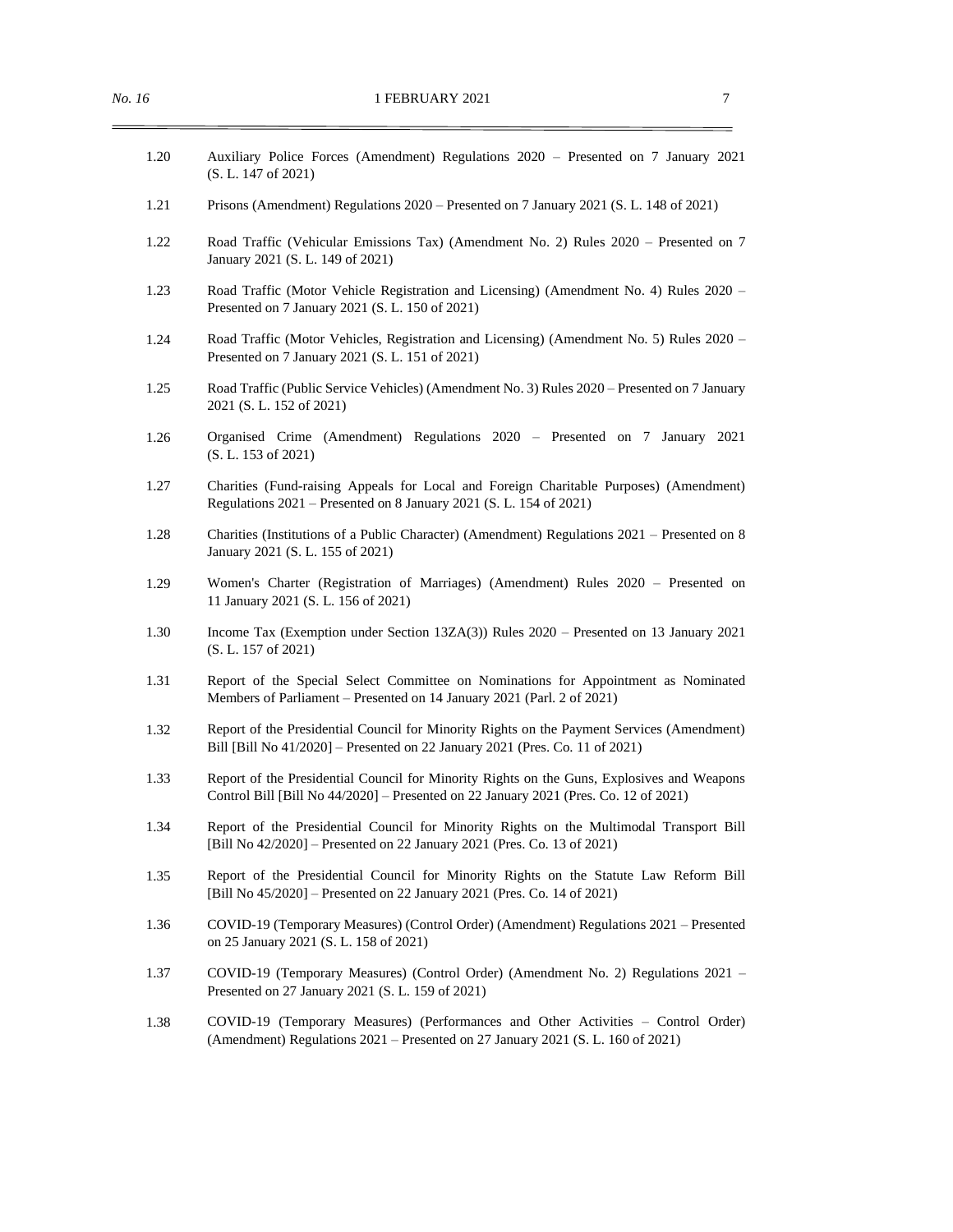2 Announcement by Speaker on Nominated Members of Parliament − Mr Speaker made the following communication to the House:-

"Pursuant to the Constitution of the Republic of Singapore, the Special Select Committee nominated the following nine persons to the President for appointment as Nominated Members of Parliament:

Mr Abdul Samad; Ms Janet Ang; Mr Mark Chay; Mr Cheng Hsing Yao; Prof Hoon Hian Teck; Prof Koh Lian Pin; Dr Shahira Abdullah; Dr Tan Yia Swam; and Mr Raj Joshua Thomas.

On 21 January 2021, President Halimah Yacob, by Instruments of Appointment dated on the same day, appointed the nine Members as Nominated Members for a term of two and a half years with effect from 21 January 2021.

The Nominated Members are present today to take their seats. They will now take their oaths of allegiance and affirmations."

3 Oaths of Allegiance and Affirmations – The following Members took and subscribed the Oath of Allegiance or made and subscribed the Affirmation:-

> Mr Abdul Samad (Nominated Member of Parliament); Ms Janet Ang (Nominated Member of Parliament); Mr Mark Chay (Nominated Member of Parliament); Mr Cheng Hsing Yao (Nominated Member of Parliament); Prof Hoon Hian Teck (Nominated Member of Parliament); Prof Koh Lian Pin (Nominated Member of Parliament); Dr Shahira Abdullah (Nominated Member of Parliament); Dr Tan Yia Swam (Nominated Member of Parliament); and Mr Raj Joshua Thomas (Nominated Member of Parliament).

- 4 25 Questions for Oral Answer were answered during Question Time.
- 5 COVID-19 (Temporary Measures) (Amendment) Bill "to amend the COVID-19 (Temporary Measures) Act 2020" – presented by the Minister for Foreign Affairs, on behalf of the Minister for Law; read the first time; on a Certificate of Urgency under Standing Order No. 86, to be read a second time on 2 February 2021 – (Copies of the Bill handed to Members present). [Bill No. 2/2021]
- 6 Electronic Transactions (Amendment) Bill read a second time and committed to a Committee of the whole House.

The House immediately resolved itself into a Committee on the Bill – (Minister for Communications and Information).

*(In the Committee)*

Clauses 1 to 10 inclusive agreed to.

Bill to be reported.

Bill reported, without amendment; read a third time.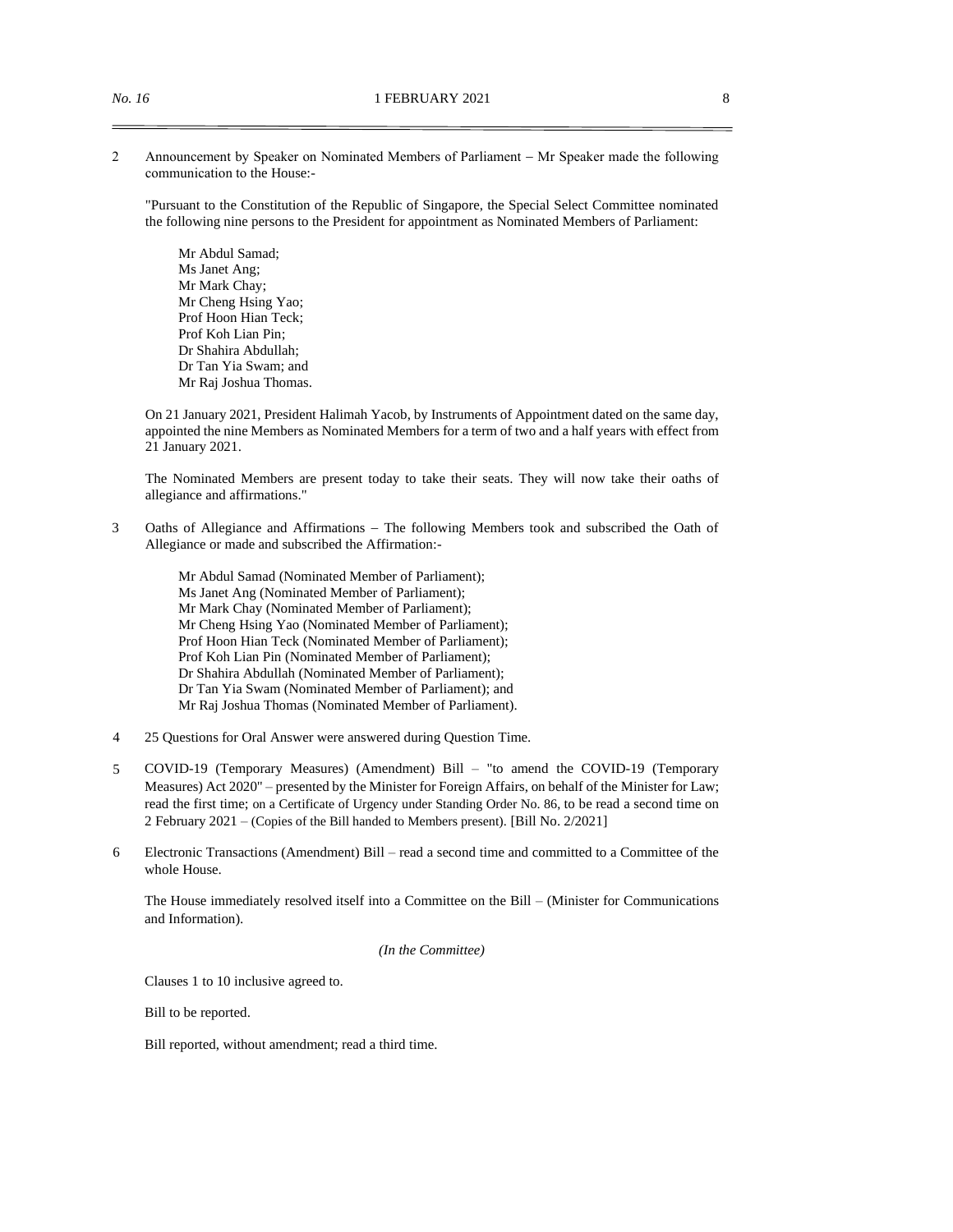7 Accelerate and Deepen Efforts Against Climate Change – (Mr Louis Ng Kok Kwang) – Motion made, and Question proposed –"That this House calls on the Government, in partnership with the private sector and the people of Singapore, to deepen and accelerate efforts to mitigate and adapt to climate change, and to embrace sustainability in the development of Singapore.".

Amendments proposed:

- (1) in line 2, after the words "That this House" to insert the words "acknowledges a climate emergency and"; and
- (2) in line 2, after the words "private sector" to insert a comma and the words "civil society". – (Mr Dennis Tan Lip Fong);

Question proposed, "That the words proposed to be inserted, be there inserted."; Debate arising.

- 8 Exempted Business (Leader of the House) Motion made, and Question put Resolved, "That the proceedings on the business set down on the Order Paper for today be exempted at this day's sitting from the provisions of Standing Order No. 2."
- 9 Accelerate and Deepen Efforts Against Climate Change (Mr Louis Ng Kok Kwang) Debate resumed on Question, "That the words proposed to be inserted, be there inserted."

Further amendment to amendment no (1) proposed, after the word "acknowledges", to leave out the words "a climate emergency" and there to insert the words "that climate change is a global emergency and a threat to mankind". – (Miss Cheryl Chan Wei Ling).

Question proposed on the further amendment to amendment no (1), "That the words proposed to be left out, be there left out."

Question on the further amendment to amendment no (1), "That the words proposed to be left out, be there left out.", put, and agreed to.

Question on the further amendment to amendment no (1), "That the words proposed to be inserted, be there inserted.", put and agreed to.

Question on original amendment no (1), as amended, put and agreed to.

Question on original amendment no (2), put and agreed to.

Original Motion, as amended, put and agreed to.

Resolved, "That this House acknowledges that climate change is a global emergency and a threat to mankind and calls on the Government, in partnership with the private sector, civil society and the people of Singapore, to deepen and accelerate efforts to mitigate and adapt to climate change, and to embrace sustainability in the development of Singapore."

10 Adjournment to a Later Date – (Leader of the House) – Motion made, and Question put, Resolved, "That at its rising today, Parliament do stand adjourned to 12 noon tomorrow.".